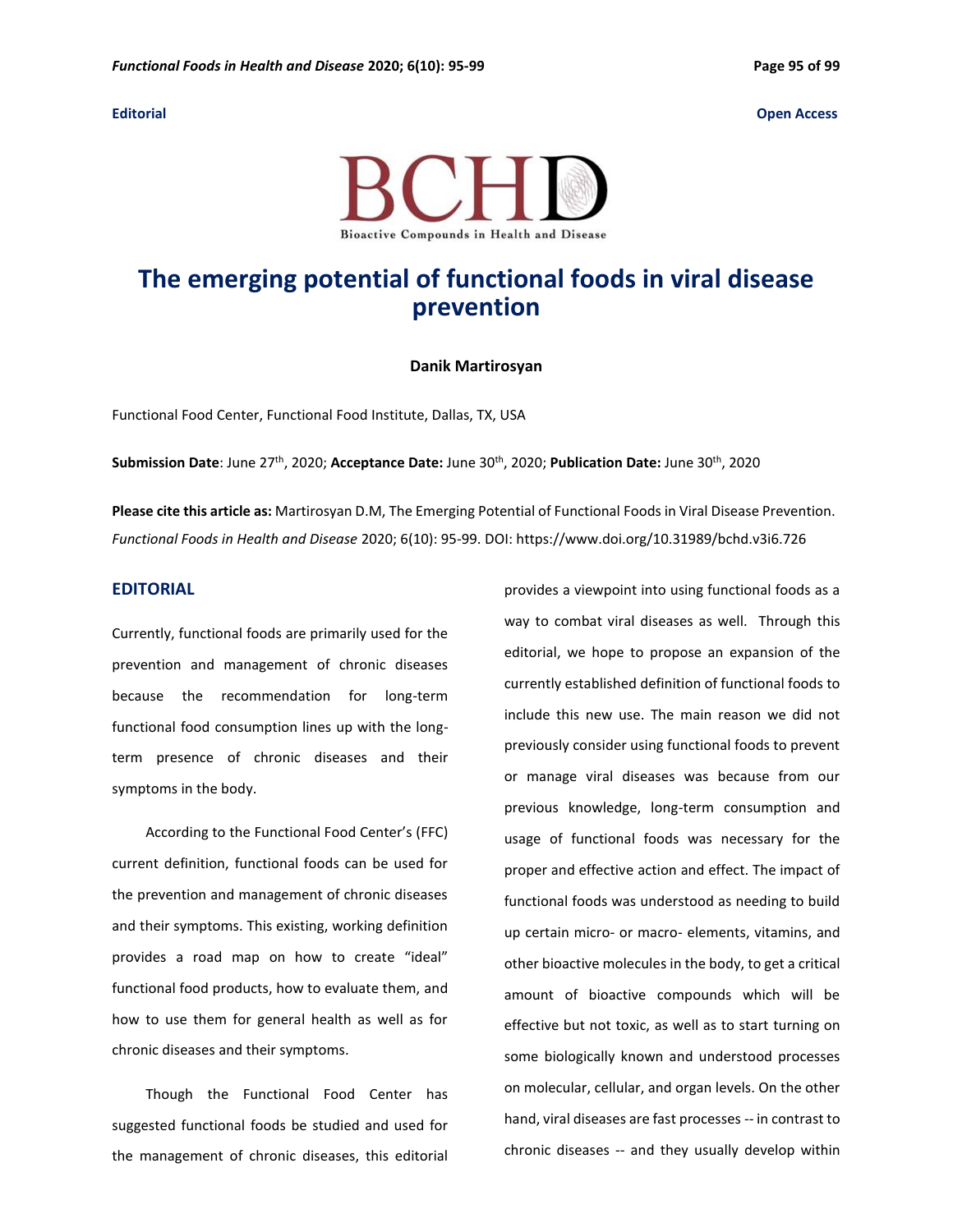short periods, ranging from days to weeks. Therefore, it seemed the only logical and appropriate use of functional foods would be for treating chronic diseases and their symptoms.

However, recent developments with COVID-19 have changed our knowledge on the relationship between chronic diseases and viral diseases. Many people who were affected or have passed away from COVID-19 had one or more chronic diseases. Also, it became clear that those people who had several chronic diseases had weaker immune systems and were more susceptible to COVID-19 [1]. Among that category many are elderly people whose immune system declined due to aging. So, in order to combat viral diseases, we can and should boost our immune system using different functional foods and bioactive compounds; in this way we will allow for and utilize functional foods in combating viral diseases and their spread. Here is some research supporting that potential functional food products could help enhance our immune system and help to combat viral diseases:

- 1. A very good example of bioactive compounds combating viruses is the efficacy of zinc in signaling antiviral activities by increasing the body's interferon response to help effectively fight viruses [2]. Zinc does not just possess direct antiviral properties but is also critical in propagating the innate and acquired antiviral responses [2]. Foods that are rich in zinc include, but are not limited to, green peas, spinach, asparagus, blackberries, pomegranate, and cantaloupe [3,4].
- 2. In another study, authors from the UK show that in older people there was a greater specific antibody response to Pneumovax II vaccination in subjects who consumed 5 portions of fruits and vegetables per day than in subjects who consumed 2 portions fruits and vegetables per day [5]. This increased response was confined to subjects who had never previously received the Pneumovax II vaccination. Therefore, increased fruit and vegetable intake may improve the antibody response to Pneumovax II vaccination in older people. Although the specificity of the fruits and vegetables in the study is not clear, this finding links an achievable dietary goal with potentially enhanced protective immunity. This in and of itself is an encouraging endorsement of the 5-a-day message and could have important public health implications.

 If scientists are to come up with new functional food recipes to combat viruses or to support the immune system, they will need to determine which bioactive compound(s) are effective for certain infections, determine exact and effective, but not toxic, amounts of bioactive compounds, and how long the functional food product should be consumed in order to enhance the immune system. The effect of functional foods, as well as bioactive compounds, should be measured by using specific biomarkers in clinical trials and by conducting future epidemiological investigations to prove the beneficial effect of functional foods on certain biomarkers for immunity.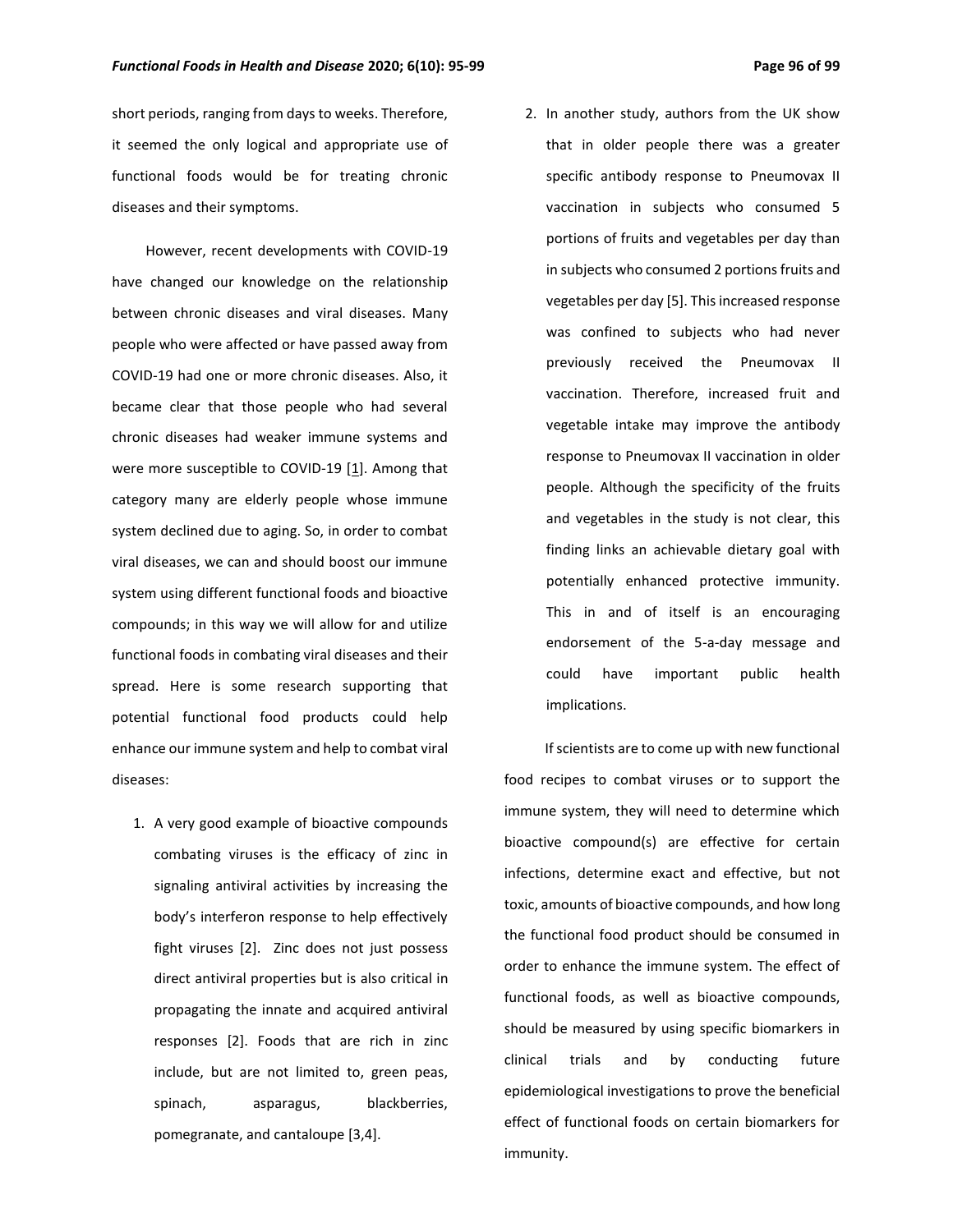Historically, human nature seems to lead to selecting the solution that is easiest for getting the job done; in the case of viruses, therefore, most people prepare for viral diseases by getting a vaccine against the disease and hoping for protection. Of course, we are not implying that functional foods should take the place of vaccines, but functional foods should work alongside vaccines as a booster for the immune system in order to prevent viral and chronic diseases.

Here are some specific reasons why we should develop specific functional foods products for viral diseases:

- 1. Functional foods would be especially helpful in slowing the onset of diseases where the vaccine is not available (COVID-19) or where the previously created vaccine is not necessarily effective (certain strains of influenza). Even when the strain of a viral disease is identified, a vaccine can take years to develop and the benefits of functional foods that are consumed will be very helpful during the waiting period.
- 2. If a virus were to mutate to the point where a vaccine would no longer be effective, the consumption of functional foods would help to support the immune system when the vaccine cannot.
- 3. As we understand, the process of aging leads to an immune system decline, and that is the one of the major reasons why one of the most vulnerable populations infected by COVID-19 is elderly people. There is also evidence that immunization of elderly people is not always

successful due to the weak immune system of that population. Using certain functional foods to boost the immune system would be an alternative option to fight with chronic diseases as well as viral diseases.

4. Since functional foods are considered as a regular or fortified food enriched with bioactive compounds, it's less likely that they have side effects, even though the research and development of that functional food, as well as the interaction between functional foods and medicine, should still be thoroughly investigated.

The use of functional foods to combat viral diseases would especially benefit the elderly, which has become a growing sector of the world population. The total population of the world is currently experiencing an increase in average age as well as a global aging phenomenon [6], where more and more people are living longer lives. Together, this means that it's more important than ever to a find healthy, safe, and productive ways of accommodating an aging population. A common side effect of aging is immune system decline, which is also why the elderly and immunocompromised are the most susceptible to the current COVID-19 epidemic. Vaccines also often end up not being effective for the elderly for these same reasons, as the standard doses in vaccines are not strong enough for the weaker immune systems of the elderly [7]. Functional foods would be highly effective here to help strengthen the immune system in order to fight COVID-19 and other viral diseases. Here is one example: Zinc deficiency, which leads to viral disease susceptibility, is also a common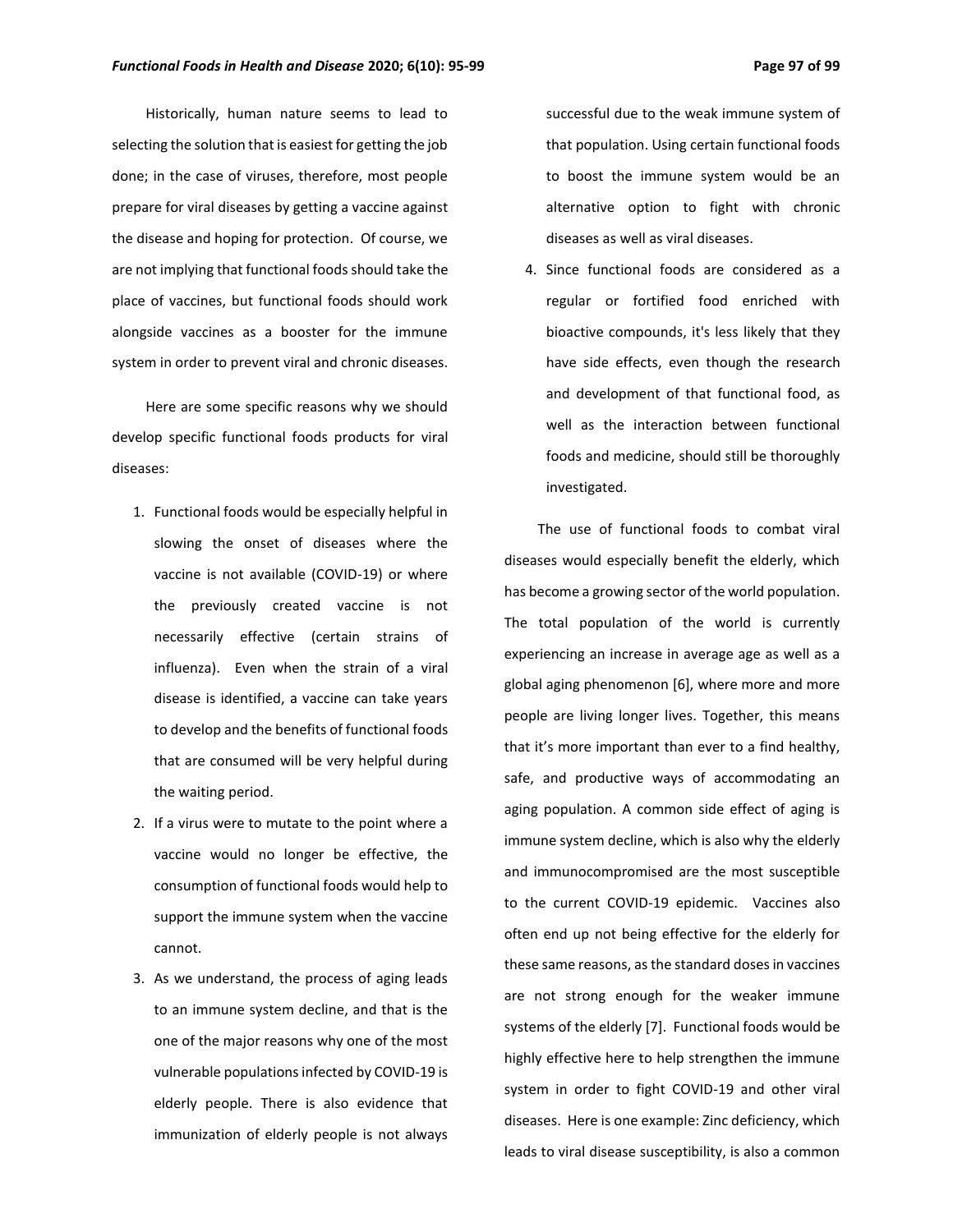symptom of old age and as we stated earlier, zinccontaining foods served very well to improve the efficacy of the immune system in the face of several viral diseases [2]. Other examples of functional foods that are effective as an immune booster are fish oil (containing Omega-3 fatty acids), magnesiumcontaining foods (bananas, green beans, etc.), and Vitamin A-containing foods (apricots, broccoli, etc.) [8]. Functional foods wouldn't be a one-shot wonder that suddenly jump-starts one's immune system and makes them automatically immune to COVID-19 or any other viral disease, but rather foods that are to be consumed over time as a form of risk management to help with combating both viral and chronic diseases. Beginning the regular consumption of functional foods now will prepare the growing elderly population should another pandemic occur in the future. Functional foods provide long-term immune strength, are easy to obtain and consume, and benefit a growing sector of the world population, and therefore they should be considered as a priority when looking at ways to prevent viral diseases. We can conclude that functional foods could be effective for the prevention of viral diseases including COVID-19.

In this editorial, we discussed the established definition of functional foods and their current use and then expanded on the established definition by exploring a new use for functional foods--using functional foods to fight viral diseases while alleviating and preventing chronic diseases. We found strong evidence corresponding to how functional foods and bioactive compounds could play a keystone role in strengthening the immune system

to better fight viral diseases alongside chronic diseases. Using functional foods to prevent viral diseases would be a major public health breakthrough as it would be valuable in preventing countless deaths in the event of another pandemic, especially in the case where the strengths of vaccines are limited. Because of the magnitude of its effects, using functional foods against viral diseases should be considered as a major component of the definition of functional foods as well.

Accordingly we suggest making certain changes in FFC's definition of Functional foods, which first time we provided at 6th International Conference of FFC "Functional Foods for Chronic Diseases: Diabetes and Related Diseases", December 4–5, 2009, Texas Woman's University, Denton, TX, USA and article on new definition of Functional foods was published in conference book [9]. Here is FFC's new version of functional food definition:

Functional Food Center defines "functional foods" as *"Natural or processed foods that contain biologicallyactive compounds; which, in defined, effective, nontoxic amounts, provide a clinically proven and documented health benefit utilizing specific biomarkers, for improving general health, for the prevention, management and treatment of chronic and viral disease or its symptoms.*

**Acknowledgement:** Thank you to FFC's interns Collete Chang (student from Johns Hopkins University) for helping to collect some information from literature and editing, and Jack Liufu (student from Cornell University) for editing and proofreading this editorial.